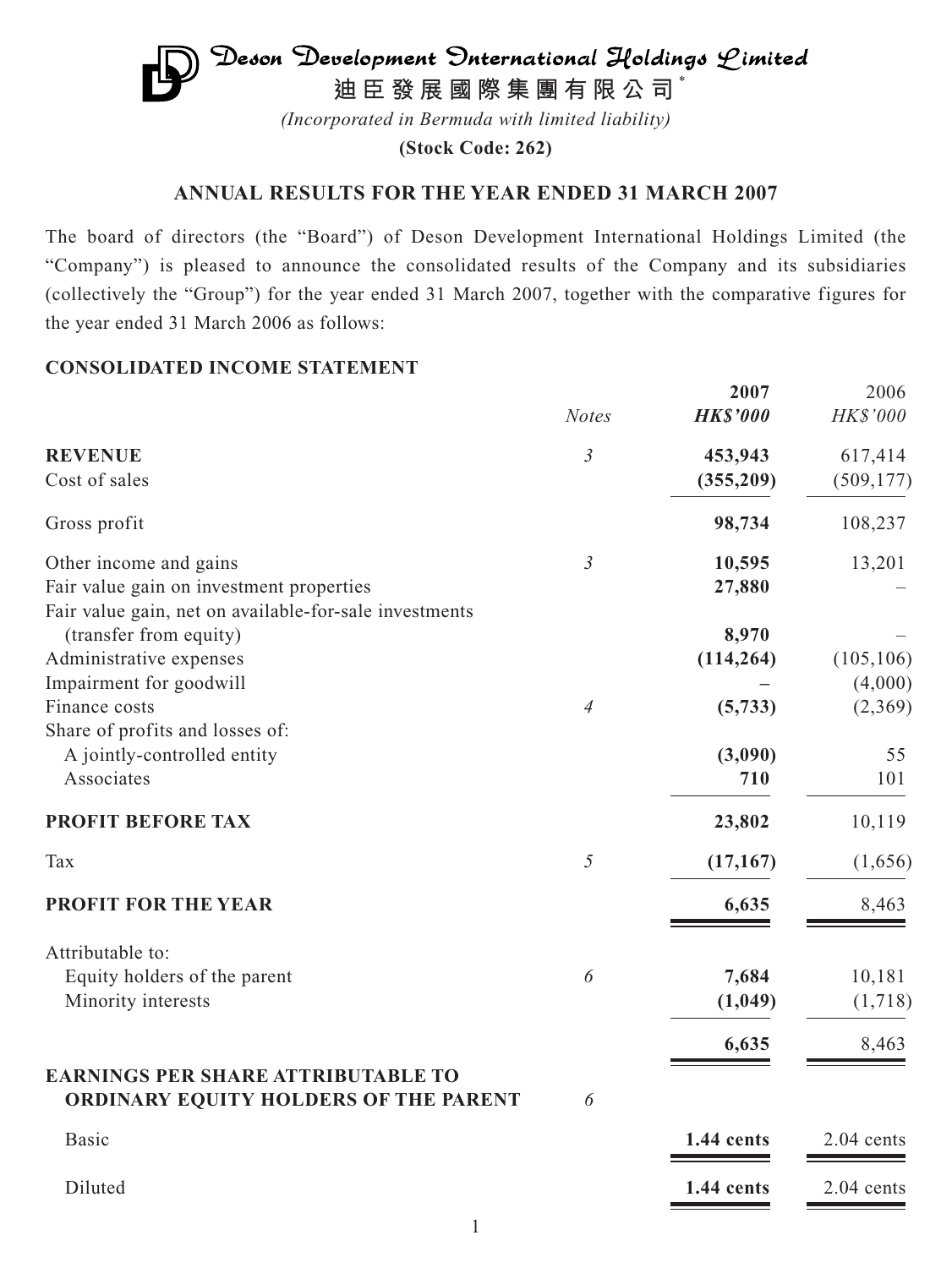# **CONSOLIDATED BALANCE SHEET**

*31 March 2007*

|                                             |              | 2007            | 2006       |
|---------------------------------------------|--------------|-----------------|------------|
|                                             | <b>Notes</b> | <b>HK\$'000</b> | HK\$'000   |
|                                             |              |                 | (Restated) |
| <b>NON-CURRENT ASSETS</b>                   |              |                 |            |
| Property, plant and equipment               |              | 105,309         | 63,151     |
| Investment properties                       |              | 80,106          |            |
| Prepaid land lease payments                 |              | 13,012          | 13,262     |
| Interest in a jointly-controlled entity     |              | 11,409          | 11,691     |
| Interests in associates                     |              | 7,900           | 7,403      |
| Available-for-sale investments              |              |                 | 16,174     |
| Amounts due from investees                  |              | 17,721          |            |
| Long term deposits                          |              |                 | 30,200     |
| Deferred tax assets                         |              | 262             | 413        |
| Total non-current assets                    |              | 235,719         | 142,294    |
| <b>CURRENT ASSETS</b>                       |              |                 |            |
| Amounts due from associates                 |              | 24,563          | 19,166     |
| Amounts due from minority shareholders      |              | 7               | 7          |
| Properties held for sale                    |              | 395,379         | 228,446    |
| Gross amount due from contract customers    |              | 12,283          | 23,149     |
| Inventories                                 |              | 8,537           | 8,674      |
| Accounts receivable                         | 7            | 68,544          | 60,083     |
| Prepayments, deposits and other receivables |              | 26,220          | 52,390     |
| Cash and cash equivalents                   |              | 53,159          | 47,167     |
| Pledged time deposits                       |              | 68,184          | 68,300     |
| Total current assets                        |              | 656,876         | 507,382    |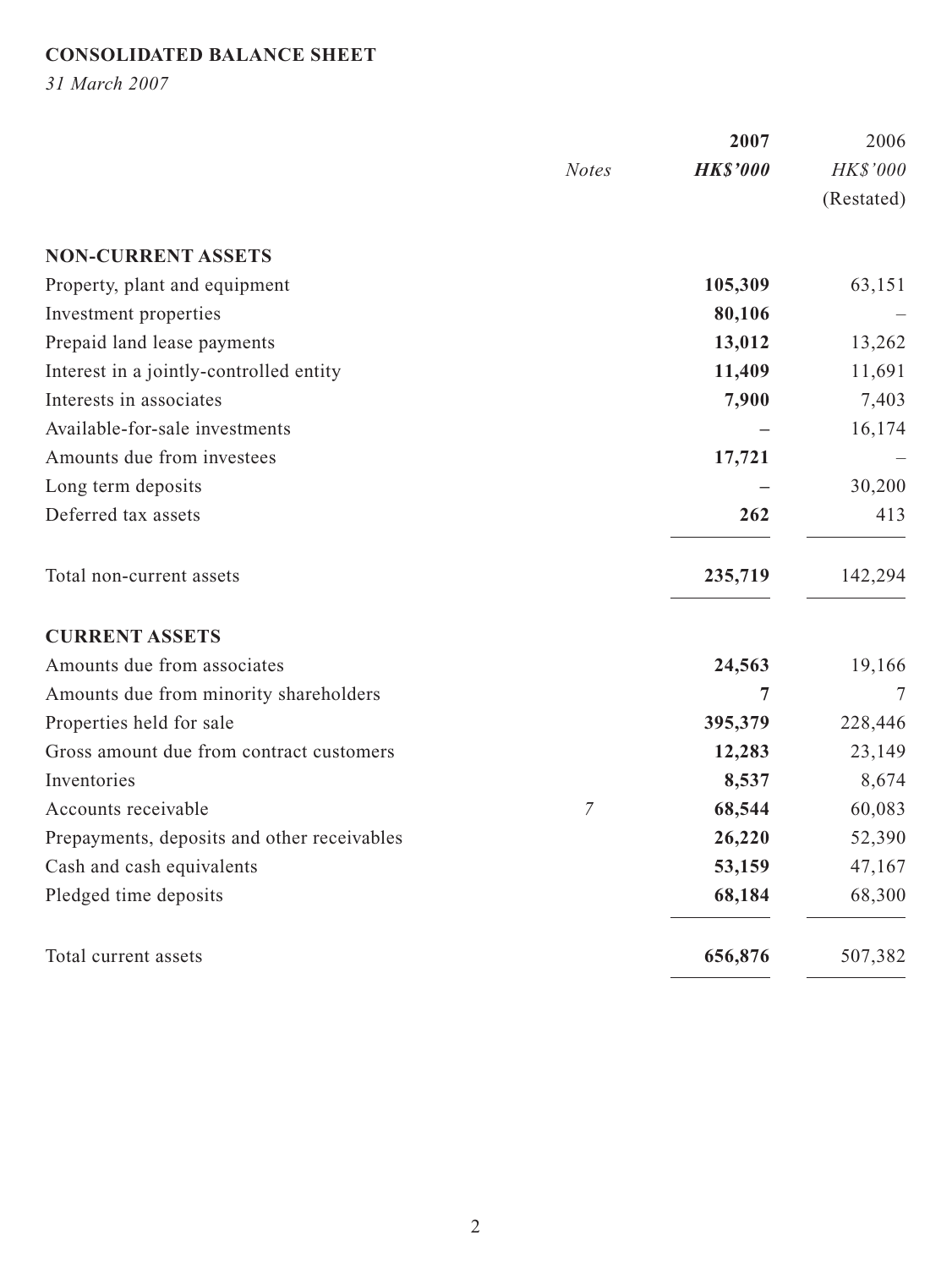# **CONSOLIDATED BALANCE SHEET** *(Continued)*

*31 March 2007*

|                                                     |              | 2007            | 2006       |
|-----------------------------------------------------|--------------|-----------------|------------|
|                                                     | <b>Notes</b> | <b>HK\$'000</b> | HK\$'000   |
|                                                     |              |                 | (Restated) |
| <b>CURRENT LIABILITIES</b>                          |              |                 |            |
| Gross amount due to contract customers              |              | 29,104          | 32,853     |
| Accounts payable                                    | 8            | 38,670          | 61,682     |
| Other payables and accruals                         |              | 175,060         | 80,534     |
| Amounts due to associates                           |              | 534             | 443        |
| Amounts due to minority shareholders                |              | 11,824          | 3,984      |
| Tax payable                                         |              | 22,334          | 17,759     |
| Interest-bearing bank and other borrowings          |              | 87,560          | 44,662     |
| Total current liabilities                           |              | 365,086         | 241,917    |
| <b>NET CURRENT ASSETS</b>                           |              | 291,790         | 265,465    |
| <b>TOTAL ASSETS LESS CURRENT LIABILITIES</b>        |              | 527,509         | 407,759    |
| <b>NON-CURRENT LIABILITIES</b>                      |              |                 |            |
| Convertible notes                                   |              | 14,856          |            |
| Interest-bearing bank and other borrowings          |              | 84,162          | 28,800     |
| Deferred tax liabilities                            |              | 11,749          | 2,577      |
| Total non-current liabilities                       |              | 110,767         | 31,377     |
| Net assets                                          |              | 416,742         | 376,382    |
| <b>EQUITY</b>                                       |              |                 |            |
| Equity attributable to equity holders of the parent |              |                 |            |
| Issued capital                                      |              | 57,268          | 49,668     |
| Reserves                                            |              | 356,303         | 324,439    |
| Equity component of convertible notes               |              | 1,259           |            |
|                                                     |              | 414,830         | 374,107    |
| Minority interests                                  |              | 1,912           | 2,275      |
| Total equity                                        |              | 416,742         | 376,382    |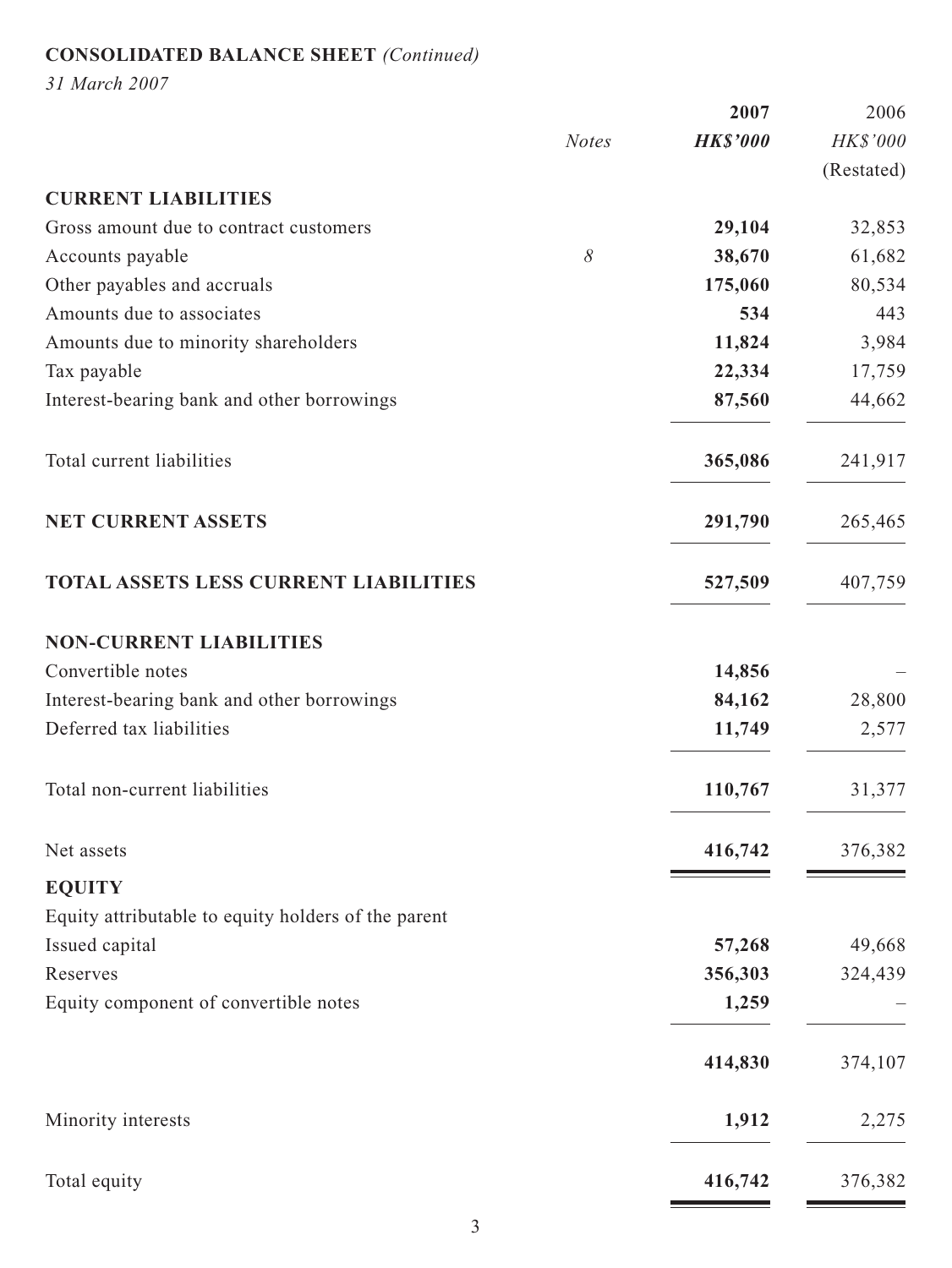# **NOTES TO CONSOLIDATED FINANCIAL STATEMENTS**

#### **1. IMPACT OF NEW AND REVISED HONG KONG FINANCIAL REPORTING STANDARDS**

The Group has adopted the following new and revised HKFRSs for the first time for the current year's financial statements. Except for in certain cases, giving rise to new and revised accounting policies and additional disclosures, the adoption of these new and revised standards and interpretation has had no material effect on these financial statements.

| HKAS 21 Amendment            | Net Investment in a Foreign Operation                          |
|------------------------------|----------------------------------------------------------------|
| HKAS 39 & HKFRS 4 Amendments | <b>Financial Guarantee Contracts</b>                           |
| HKAS 39 Amendment            | Cash Flow Hedge Accounting of Forecast Intragroup Transactions |
| HKAS 39 Amendment            | The Fair Value Option                                          |
| $HK(IFRIC)$ -Int 4           | Determining whether an Arrangement contains a Lease            |

The principal changes in accounting policies are as follows:

(a) HKAS 21 *The Effect of Changes in Foreign Exchange Rates*

Upon the adoption of the HKAS 21 Amendment regarding a net investment in a foreign operation, all exchange differences arising from a monetary item that forms part of the Group's net investment in a foreign operation are recognised in a separate component of equity in the consolidated financial statements irrespective of the currency in which the monetary item is denominated. This change has had no material impact on these financial statements as at 31 March 2007 or 31 March 2006.

- (b) HKAS 39 *Financial Instruments: Recognition and Measurement*
	- (i) Amendment for financial guarantee contracts

This amendment has revised the scope of HKAS 39 to require financial guarantee contracts issued that are not considered insurance contracts, to be recognised initially at fair value and to be remeasured at the higher of the amount determined in accordance with HKAS 37 *Provisions, Contingent Liabilities and Contingent Assets* and the amount initially recognised less, when appropriate, cumulative amortisation recognised in accordance with HKAS 18 *Revenue*. The adoption of this amendment has had no material impact on these financial statements.

(ii) Amendment for the fair value option

This amendment has changed the definition of a financial instrument classified as fair value through profit or loss and has restricted the use of the option to designate any financial asset or any financial liability to be measured at fair value through the income statement. The Group had not previously used this option, and hence the amendment has had no effect on the financial statements.

(iii) Amendment for cash flow hedge accounting of forecast intragroup transactions

This amendment has revised HKAS 39 to permit the foreign currency risk of a highly probable intragroup forecast transaction to qualify as a hedged item in a cash flow hedge, provided that the transaction is denominated in a currency other than the functional currency of the entity entering into that transaction and that the foreign currency risk will affect the consolidated income statement. As the Group currently has no such transactions, the amendment has had no effect on these financial statements.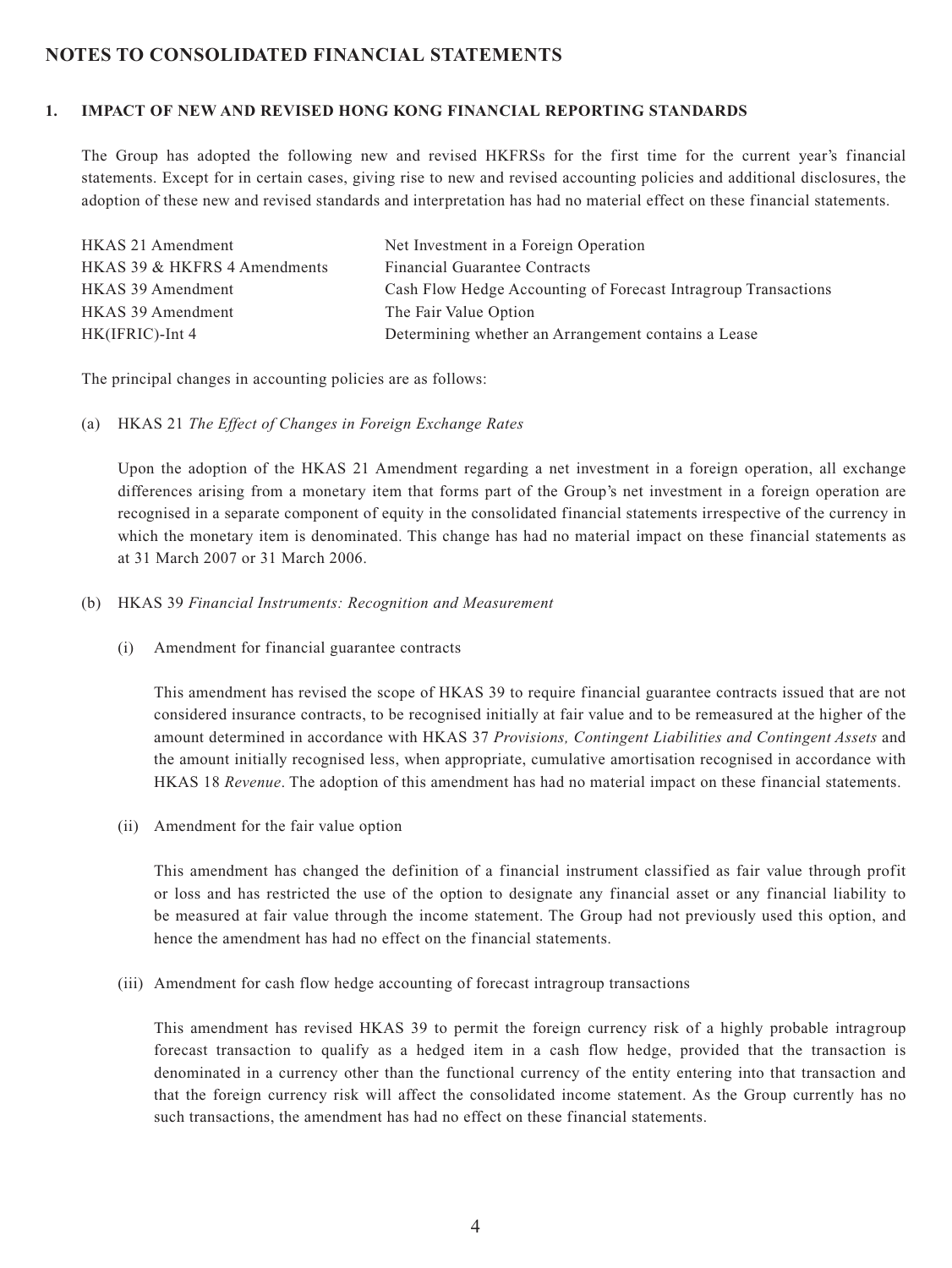#### **1. IMPACT OF NEW AND REVISED HONG KONG FINANCIAL REPORTING STANDARDS** *(Continued)*

#### (c) HK(IFRIC)-Int 4 *Determining whether an Arrangement contains a Lease*

The Group has adopted this interpretation as of 1 April 2006, which provides guidance in determining whether arrangements contain a lease to which lease accounting must be applied. This interpretation has had no material impact on these financial statements.

#### **2. SEGMENT INFORMATION**

Segment information is presented by way of two segment formats: (i) on a primary segment reporting basis, by business segment; and (ii) on a secondary segment reporting basis, by geographical segment.

The Group's operating businesses are structured and managed separately, according to the nature of their operations and the products and services they provide. Each of the Group's business segments represents a strategic business unit that offers products and services which are subject to risks and returns that are different from those of the other business segments. Summary details of the business segments are as follows:

- (a) the construction business segment is engaged in construction contract works as a main contractor as well as the provision of contracting intelligent building engineering and electrical and mechanical engineering services;
- (b) the property development and investment business segment is engaged in property development of residential and commercial properties and investment of hotel properties; and
- (c) the fitness centre operation and related business segment is engaged in the operation of fitness centres, trading of fitness and medical equipment and the provision of related installation and maintenance services.

In determining the Group's geographical segments, revenues are attributed to the segments based on the location of customers, and assets are attributed to the segments based on the location of the assets.

Intersegment sales and transfers are transacted with reference to the selling prices used for sales made to third parties at the then prevailing market prices.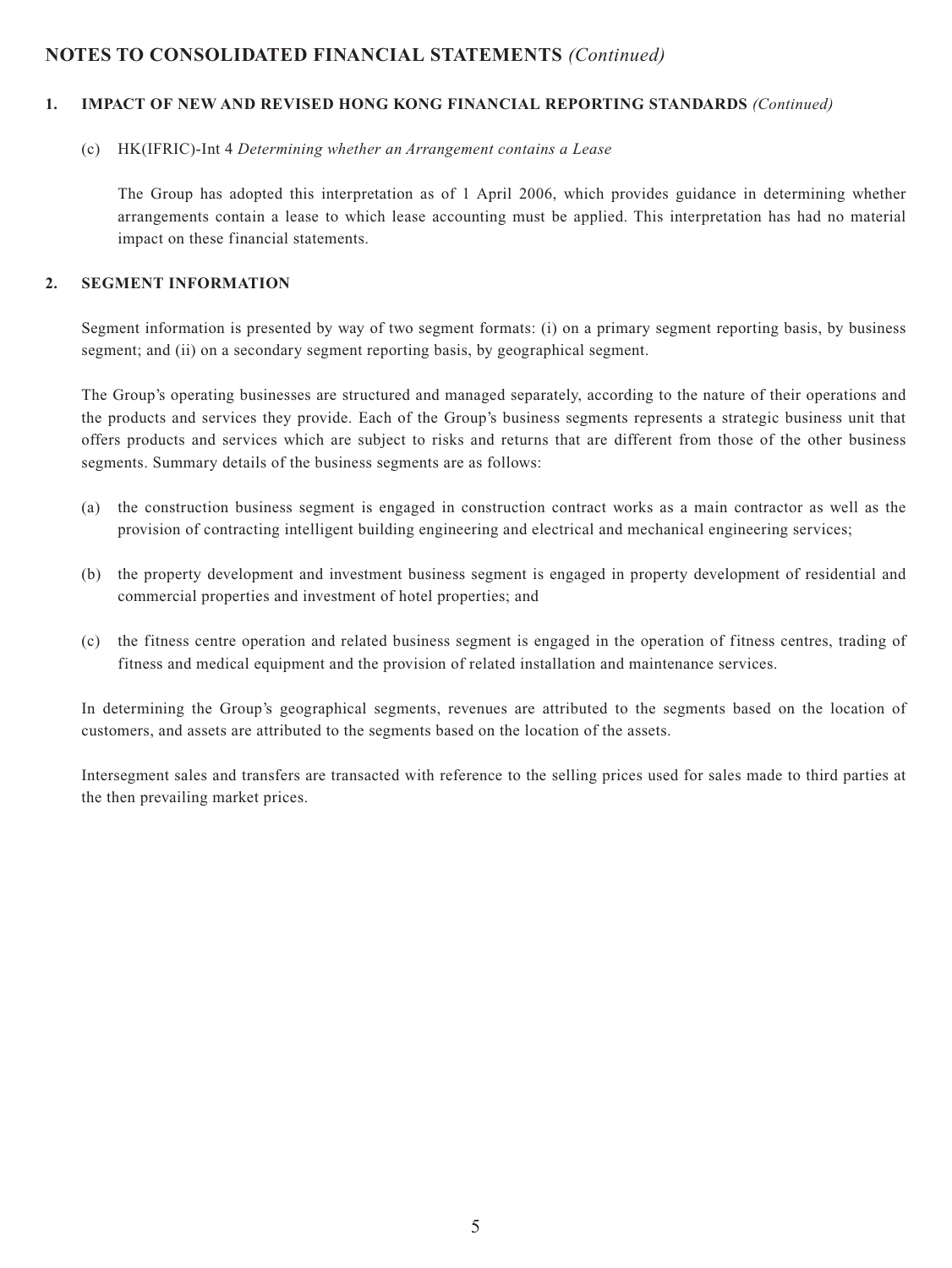# **2. SEGMENT INFORMATION** *(Continued)*

#### (a) Business segments

The following tables present revenue, profit/(losses) and certain asset, liability and expenditure information for the Group's business segments for the years ended 31 March 2007 and 2006.

|                                    |                 |          |                 | Property            |                 | <b>Fitness centre</b> |                          |          |
|------------------------------------|-----------------|----------|-----------------|---------------------|-----------------|-----------------------|--------------------------|----------|
|                                    | Construction    |          |                 | development and     |                 | operation and         |                          |          |
|                                    | business        |          |                 | investment business |                 | related business      | Consolidated             |          |
|                                    | 2007            | 2006     | 2007            | 2006                | 2007            | 2006                  | 2007                     | 2006     |
|                                    | <b>HK\$'000</b> | HK\$'000 | <b>HK\$'000</b> | HK\$'000            | <b>HK\$'000</b> | HK\$'000              | <b>HK\$'000</b>          | HK\$'000 |
| <b>Segment revenue:</b>            |                 |          |                 |                     |                 |                       |                          |          |
| Sales to external customers        | 274,241         | 431,929  | 112,094         | 116,683             | 67,608          | 68,802                | 453,943                  | 617,414  |
| Other income and gains             | 2,460           | 2,869    | 3,036           | 1,999               | 1,157           | 1,074                 | 6,653                    | 5,942    |
| Total                              | 276,701         | 434,798  | 115,130         | 118,682             | 68,765          | 69,876                | 460,596                  | 623,356  |
| <b>Segment results</b>             | (10, 283)       | 15,510   | 51,586          | 14,449              | (17, 871)       | (14, 475)             | 23,432                   | 15,484   |
| Interest income and                |                 |          |                 |                     |                 |                       |                          |          |
| dividend income                    |                 |          |                 |                     |                 |                       | 3,921                    | 5,491    |
| Fair value gain, net on available- |                 |          |                 |                     |                 |                       |                          |          |
| for-sale investments               |                 |          |                 |                     |                 |                       | 8,970                    |          |
| Gain on disposal of partial        |                 |          |                 |                     |                 |                       |                          |          |
| interest in a subsidiary           |                 |          |                 |                     |                 |                       | 21                       |          |
| Gain on disposal of subsidiaries   |                 |          |                 | 1,768               |                 |                       | $\overline{\phantom{0}}$ | 1,768    |
| Unallocated expenses               |                 |          |                 |                     |                 |                       | (4, 429)                 | (6, 411) |
| Impairment of goodwill             |                 |          |                 |                     |                 | (4,000)               | $\overline{\phantom{0}}$ | (4,000)  |
| Finance costs                      |                 |          |                 |                     |                 |                       | (5, 733)                 | (2,369)  |
| Share of profits and losses of:    |                 |          |                 |                     |                 |                       |                          |          |
| A jointly-controlled entity        | (3,090)         | 55       |                 |                     |                 |                       | (3,090)                  | 55       |
| Associates                         | 710             | 101      |                 |                     |                 |                       | 710                      | 101      |
| Profit before tax                  |                 |          |                 |                     |                 |                       | 23,802                   | 10,119   |
| Tax                                |                 |          |                 |                     |                 |                       | (17, 167)                | (1,656)  |
| Profit for the year                |                 |          |                 |                     |                 |                       | 6,635                    | 8,463    |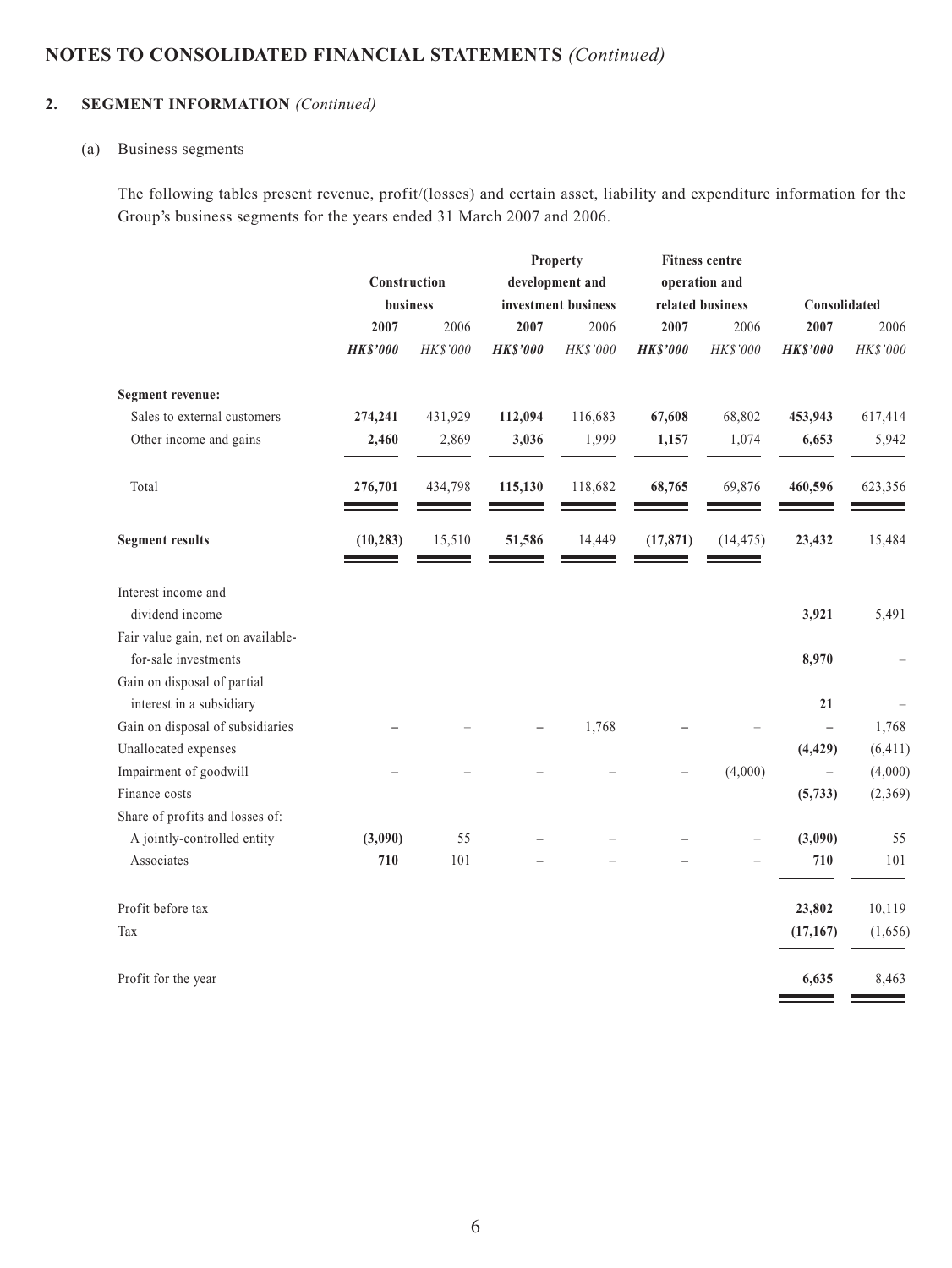# **2. SEGMENT INFORMATION** *(Continued)*

## (a) Business segments *(Continued)*

|                                     |                   |                          |                 | <b>Property</b>     |                   | <b>Fitness centre</b> |                 |                          |
|-------------------------------------|-------------------|--------------------------|-----------------|---------------------|-------------------|-----------------------|-----------------|--------------------------|
|                                     | Construction      |                          |                 | development and     |                   | operation and         |                 |                          |
|                                     | business          |                          |                 | investment business |                   | related business      | Consolidated    |                          |
|                                     | 2007              | 2006                     | 2007            | 2006                | 2007              | 2006                  | 2007            | 2006                     |
|                                     | <b>HK\$'000</b>   | HK\$'000                 | <b>HK\$'000</b> | HK\$'000            | <b>HK\$'000</b>   | HK\$'000              | <b>HK\$'000</b> | HK\$'000                 |
| <b>Assets and liabilities</b>       |                   |                          |                 |                     |                   |                       |                 |                          |
| Segment assets                      | 179,760           | 202,436                  | 571,248         | 332,431             | 79,431            | 54,350                | 830,439         | 589,217                  |
| Interest in a jointly-              |                   |                          |                 |                     |                   |                       |                 |                          |
| controlled entity                   | 11,409            | 11,691                   |                 |                     |                   |                       | 11,409          | 11,691                   |
| Interests in associates             | 7,900             | 7,403                    |                 |                     |                   |                       | 7,900           | 7,403                    |
| Unallocated assets                  |                   |                          |                 |                     |                   |                       | 42,847          | 41,365                   |
| Total assets                        |                   |                          |                 |                     |                   |                       | 892,595         | 649,676                  |
| Segment liabilities                 | (90, 149)         | (77,064)                 | (249, 619)      | (77, 715)           | (48, 913)         | (22, 897)             | (388, 681)      | (177,676)                |
| Unallocated liabilities             |                   |                          |                 |                     |                   |                       | (87, 172)       | (95, 618)                |
| Total liabilities                   |                   |                          |                 |                     |                   |                       | (475, 853)      | (273, 294)               |
| Other segment information:          |                   |                          |                 |                     |                   |                       |                 |                          |
| Depreciation                        | 2,118             | 1,293                    | 481             | 254                 | 4,061             | 2,339                 | 6,660           | 3,886                    |
| Recognition of prepaid              |                   |                          |                 |                     |                   |                       |                 |                          |
| land lease payments                 | 250               | 250                      |                 |                     |                   |                       | 250             | 250                      |
| Loss on disposal of items           |                   |                          |                 |                     |                   |                       |                 |                          |
| of property, plant and equipment    | 16                |                          |                 |                     | 239               | 746                   | 255             | 746                      |
| Impairment of amount                |                   |                          |                 |                     |                   |                       |                 |                          |
| due from a jointly-                 |                   |                          |                 |                     |                   |                       |                 |                          |
| controlled entity                   | 2,544             |                          |                 |                     |                   |                       | 2,544           |                          |
| Impairment/(reversal of             |                   |                          |                 |                     |                   |                       |                 |                          |
| impairment) of                      |                   |                          |                 |                     |                   |                       |                 |                          |
| accounts receivable                 | (1,706)           | 693                      | 5,114           | 116                 | 83                | (1,266)               | 3,491           | (457)                    |
| Impairment/(reversal of             |                   |                          |                 |                     |                   |                       |                 |                          |
| impairment) of                      |                   |                          |                 |                     |                   |                       |                 |                          |
| other receivables                   | (1, 407)          | 5,798                    |                 | (3,169)             |                   | 12                    | (1, 407)        | 2,641                    |
| Provision/(write-back of provision) |                   |                          |                 |                     |                   |                       |                 |                          |
| for inventories                     | (6)               | (209)                    |                 |                     | 23                | 1,114                 | $17\,$          | 905                      |
| Fair value gain of                  |                   |                          |                 |                     |                   |                       |                 |                          |
| investment properties               | $\qquad \qquad -$ | $\overline{\phantom{0}}$ | 27,880          |                     | $\qquad \qquad -$ | $\qquad \qquad -$     | 27,880          | $\overline{\phantom{0}}$ |
| Capital expenditure                 | 113               | 481                      | 58,959          | 242                 | 41,271            | 6,864                 | 100,343         | 7,587                    |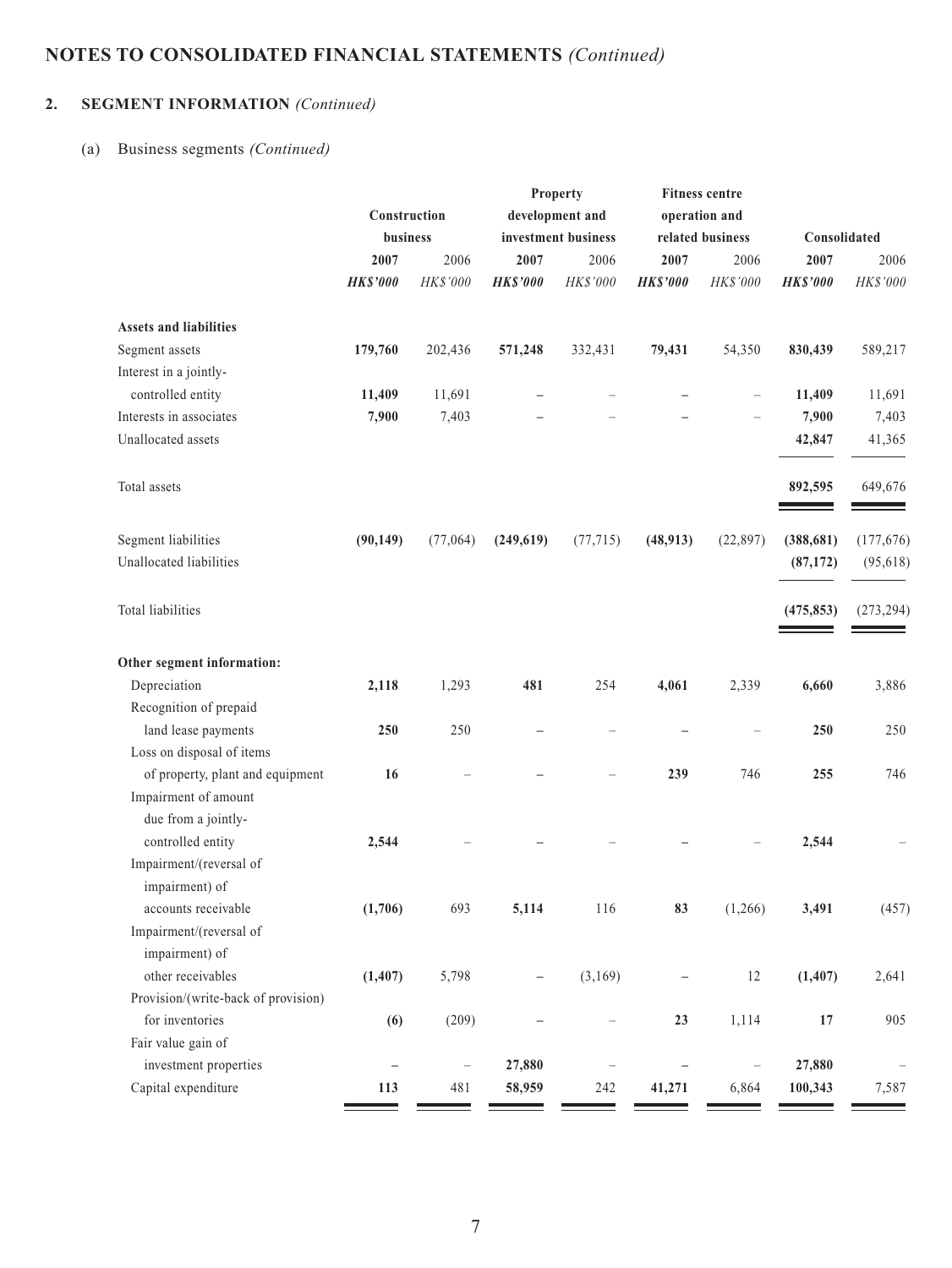#### **2. SEGMENT INFORMATION** *(Continued)*

#### (b) Geographical segments

The following table presents revenue and certain asset and expenditure information for the Group's geographical segments for the years ended 31 March 2007 and 2006.

|                             | <b>Hong Kong</b> |                 |                | <b>Mainland China</b> |                | <b>Consolidated</b> |
|-----------------------------|------------------|-----------------|----------------|-----------------------|----------------|---------------------|
|                             | 2007             | 2006            | 2007           | 2006                  | 2007           | 2006                |
|                             | <b>HKS'000</b>   | <b>HK\$'000</b> | <b>HKS'000</b> | <b>HK\$'000</b>       | <b>HKS'000</b> | <b>HK\$'000</b>     |
| Segment revenue:            |                  |                 |                |                       |                |                     |
| Sales to external customers | 163,219          | 333,769         | 290,724        | 283,645               | 453,943        | 617,414             |
| Other segment information:  |                  |                 |                |                       |                |                     |
| Segment assets              | 188,030          | 214,840         | 704,565        | 434,836               | 892,595        | 649,676             |
| Capital expenditure         | 8,947            | 4,559           | 91,396         | 3,028                 | 100,343        | 7,587               |
|                             |                  |                 |                |                       |                |                     |

#### **3. REVENUE, OTHER INCOME AND GAINS**

Revenue, which is also the Group's turnover, represents the aggregate of gross revenue earned from construction works and the net amount of maintenance works invoiced, property development and investment business, and fitness centre operations and related business.

An analysis of revenue, other income and gains is as follows:

|                                                           | 2007            | 2006     |
|-----------------------------------------------------------|-----------------|----------|
|                                                           | <b>HK\$'000</b> | HK\$'000 |
| Revenue                                                   |                 |          |
| Income from construction contracting and related business | 274,241         | 431,929  |
| Income from property development and investment business  | 112,094         | 116,683  |
| Income from fitness centre operation and related business | 67,608          | 68,802   |
|                                                           | 453,943         | 617,414  |
| Other income and gains                                    |                 |          |
| Bank interest income                                      | 2,583           | 1,017    |
| Other interest income                                     | 1,178           | 1,964    |
| Release of discounted amount of long term receivable      |                 |          |
| arising from the passage of time                          |                 | 2,318    |
| Gross rental income                                       | 2,930           | 2,161    |
| Dividend income from available-for-sale investments       | 160             | 194      |
| Gain on disposal of partial interest in a subsidiary      | 21              |          |
| Gain on disposal of subsidiaries                          |                 | 1,768    |
| Others                                                    | 3,723           | 3,779    |
|                                                           | 10,595          | 13,201   |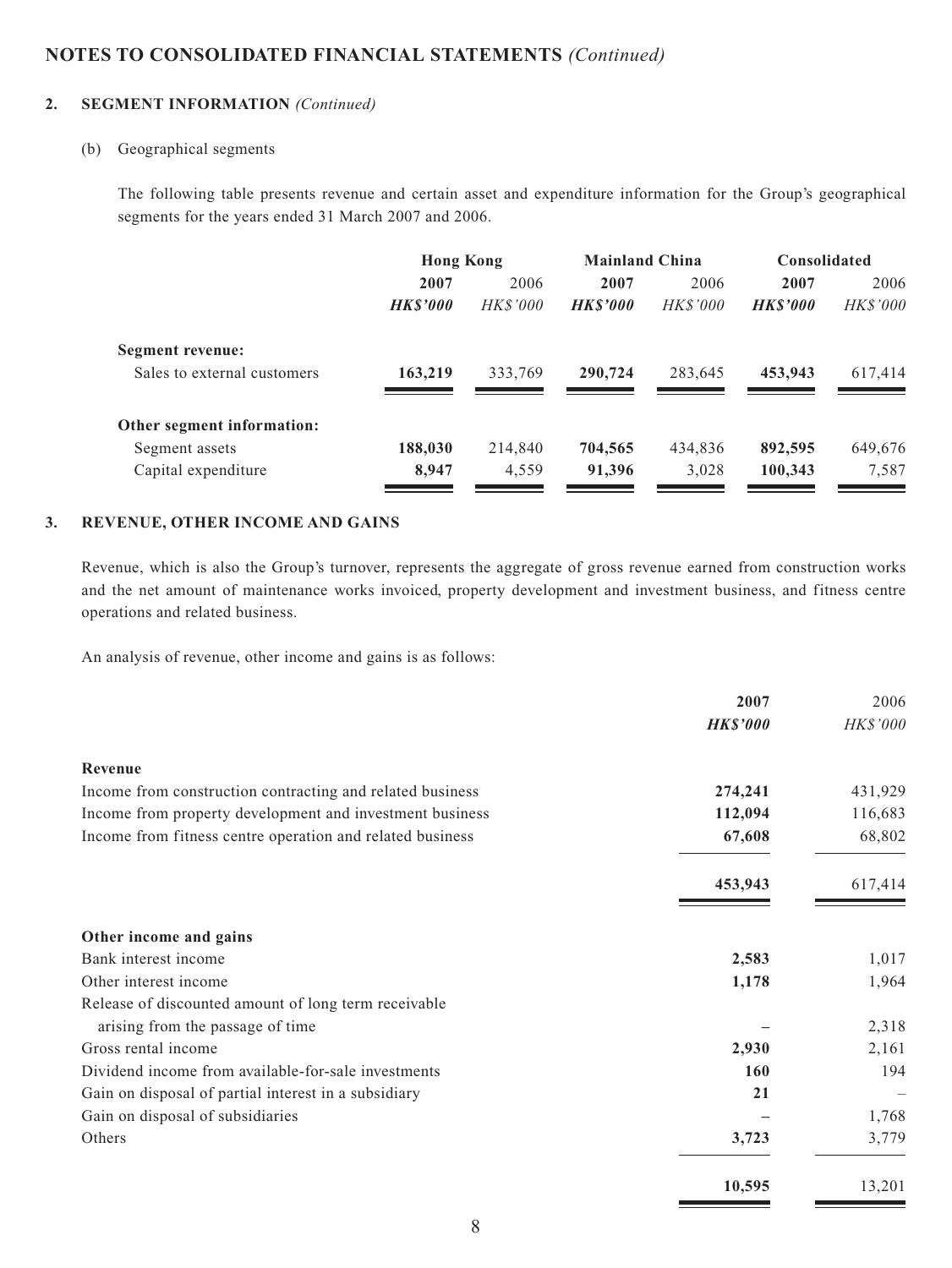#### **4. FINANCE COSTS**

|                                                            | 2007            | 2006     |
|------------------------------------------------------------|-----------------|----------|
|                                                            | <b>HK\$'000</b> | HK\$'000 |
| Interest on bank loans, overdrafts and other borrowings    |                 |          |
| wholly repayable within five years                         | 12,549          | 4,651    |
| Interest on convertible notes                              | 955             |          |
| Total interest                                             | 13,504          | 4,651    |
| Less: Interest capitalised on properties under development | (7, 771)        | (2, 282) |
|                                                            | 5,733           | 2,369    |

#### **5. TAX**

No Hong Kong profits tax has been provided as the Group did not generate any assessable profits arising in Hong Kong during the year (2006: Nil). Taxes on profits assessable elsewhere have been calculated at the rates of tax prevailing in the jurisdictions in which the Group operates, based on existing legislation, interpretations and practices in respect thereof.

Land appreciation tax ("LAT") in Mainland China is levied at progressive rates ranging from 30% to 60% on the appreciation of land value, being the proceeds of sales of properties less deductible expenditures including amortisation of land use rights, borrowing costs and all property development expenditures. LAT of HK\$4,200,000 is charged to the consolidated income statement for the year ended 31 March 2007 (2006: Nil).

|                               | 2007            | 2006     |
|-------------------------------|-----------------|----------|
|                               | <b>HK\$'000</b> | HK\$'000 |
| Current – Hong Kong           |                 |          |
| Underprovision in prior years |                 | 79       |
| $Current - Elsewhere$         |                 |          |
| Charge for the year           | 3,644           | 3,221    |
| Overprovision in prior years  |                 | (1,613)  |
| Deferred                      | 9,323           | (31)     |
| LAT in Mainland China         | 4,200           |          |
| Total tax charge for the year | 17,167          | 1,656    |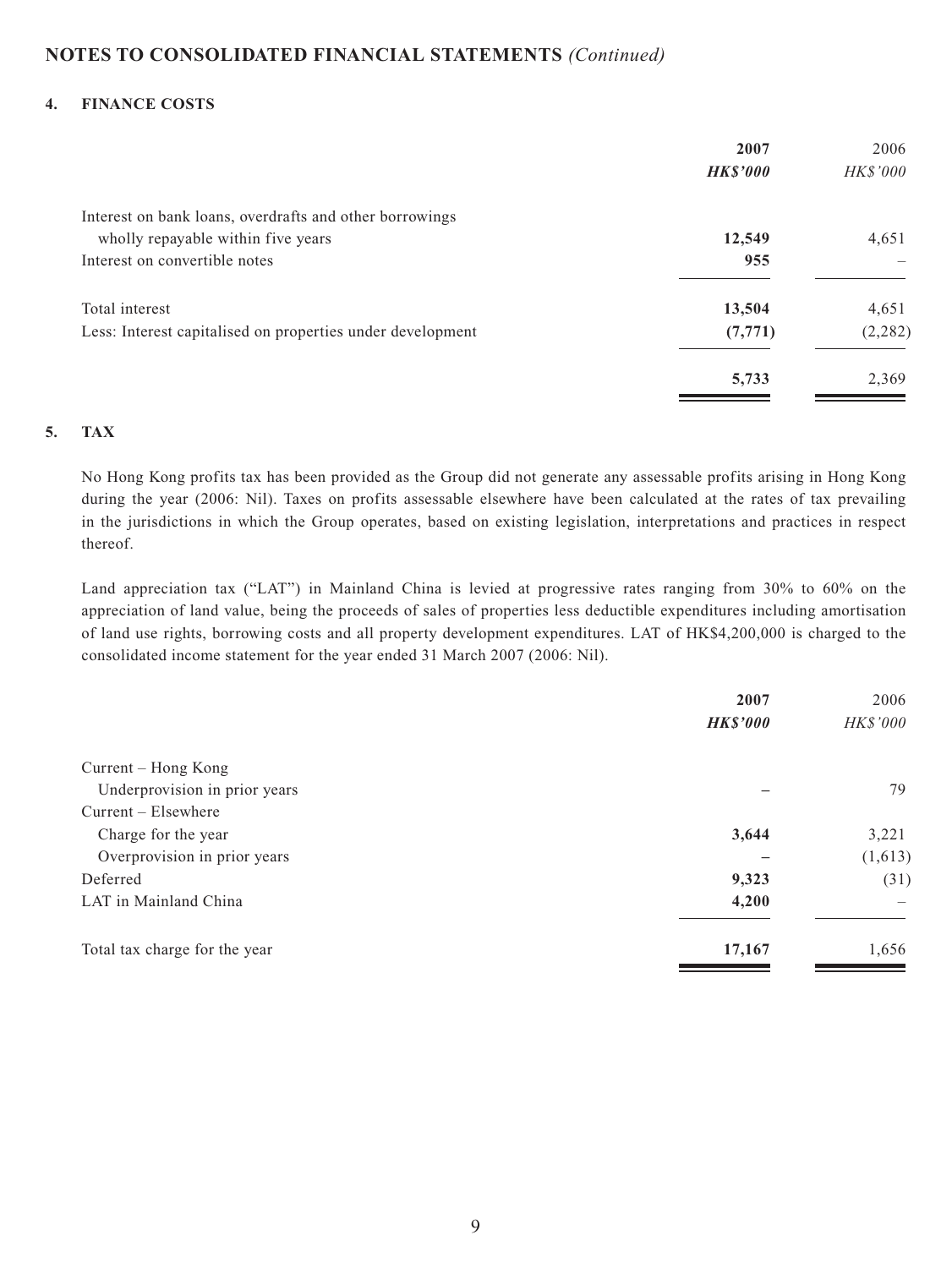#### **6. EARNINGS PER SHARE ATTRIBUTABLE TO ORDINARY EQUITY HOLDERS OF THE PARENT**

The calculation of basic earnings per share amounts is based on the profit for the year attributable to ordinary equity holders of the parent, and the weighted average number of ordinary shares in issue during the year, as adjusted to reflect the share placements and exercise of share options during the year ended 31 March 2007.

The calculation of diluted earnings per share amounts is based on the profit for the year attributable to ordinary equity holders of the parent, adjusted to reflect the interest on the convertible notes, where applicable (see below). The weighted average number of ordinary shares used in the calculation is the number of ordinary shares in issue during the year, as used in the basic earnings per share calculation, and the weighted average number of ordinary shares assumed to have been issued at no consideration on the deemed exercise or conversion of all dilutive potential ordinary shares into ordinary shares.

The calculations of basic and diluted earnings per share are based on:

|                                                                     | 2007            | 2006        |
|---------------------------------------------------------------------|-----------------|-------------|
|                                                                     | <b>HK\$'000</b> | HK\$'000    |
| <b>Earnings</b>                                                     |                 |             |
| Profit attributable to ordinary equity holders of the parent,       |                 |             |
| used in the basic earnings per share calculation                    | 7,684           | 10,181      |
| Interest on convertible notes                                       | 955             |             |
| Profit attributable to ordinary equity holders of the parent        |                 |             |
| before interest on convertible notes                                | 8,639*          | 10,181      |
| <b>Shares</b>                                                       |                 |             |
| Weighted average number of ordinary shares in issue during the year |                 |             |
| used in the basic earnings per share calculation                    | 534,710,415     | 499,790,777 |
| Effect of dilution - weighted average number of ordinary shares:    |                 |             |
| Share options **                                                    | 266,667         | 255,573     |
| Convertible notes                                                   | 6,063,658       |             |
|                                                                     | 541,040,740*    | 500,046,350 |
|                                                                     |                 |             |

\* Because the diluted earnings per share amount is increased when taking convertible notes into account, the convertible notes had an anti-dilutive effect on the basic earnings per share for the year and were ignored in the calculation of diluted earnings per share. Therefore, the diluted earnings per share amount are based on the profit for the year attributable to ordinary equity holders of the parent of HK\$7,684,000 and the weighted average of 534,977,082 ordinary shares.

\*\* The share options granted on 23 December 2006 had an anti-dilutive effect on the basis earnings per share and have not been included in the diluted earnings per share calculation for the year ended 31 March 2007.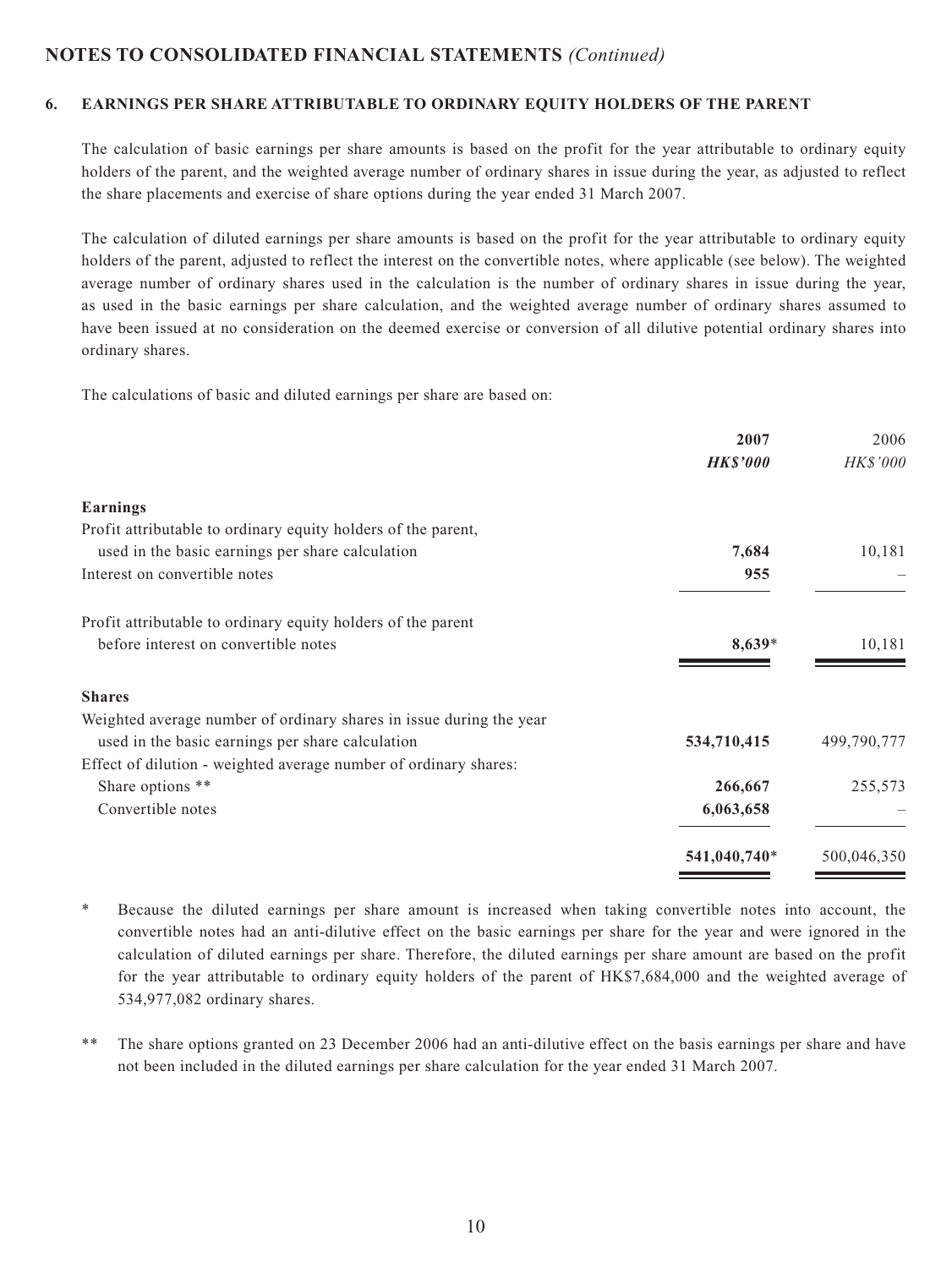#### **7. ACCOUNTS RECEIVABLE**

The Group's trading terms with its customers are mainly on credit. The credit period is generally 90 days for the sale of trading goods and 180 days for the sale of completed properties held for sale. For retention money receivables in respect of construction works carried out by the Group, the due dates are usually one year after the completion of the construction works. Each customer has a maximum credit limit. The Group seeks to maintain strict control over its outstanding receivables. Overdue balances are reviewed regularly by senior management. In view of the aforementioned and the fact that the Group's accounts receivable relate to a large number of diversified customers, there is no significant concentration of credit risk. Accounts receivable are non-interest-bearing.

An aged analysis of the accounts receivable as at the balance sheet date, based on the invoice date and net of provision is as follows:

|                            | 2007            | 2006     |
|----------------------------|-----------------|----------|
|                            | <b>HK\$'000</b> | HK\$'000 |
| Current to 90 days         | 43,844          | 29,743   |
| 91 to 180 days             | 3,803           | 8,037    |
| 181 to 360 days            | 2,975           | 11,564   |
| Over 360 days              | 13,813          | 6,282    |
|                            | 64,435          | 55,626   |
| Retention money receivable | 4,109           | 4,457    |
| Total                      | 68,544          | 60,083   |

#### **8. ACCOUNTS PAYABLE**

An aged analysis of the accounts payable as at the balance sheet date, based on the invoice date, is as follows:

|                    | 2007            | 2006            |
|--------------------|-----------------|-----------------|
|                    | <b>HK\$'000</b> | <b>HK\$'000</b> |
| Current to 90 days | 30,103          | 53,929          |
| 91 to 180 days     | 168             | 2,186           |
| 181 to 360 days    | 1,436           | 1,128           |
| Over 360 days      | 6,963           | 4,439           |
|                    | 38,670          | 61,682          |

The accounts payable are non-interest-bearing and are normally settled on 30-day terms.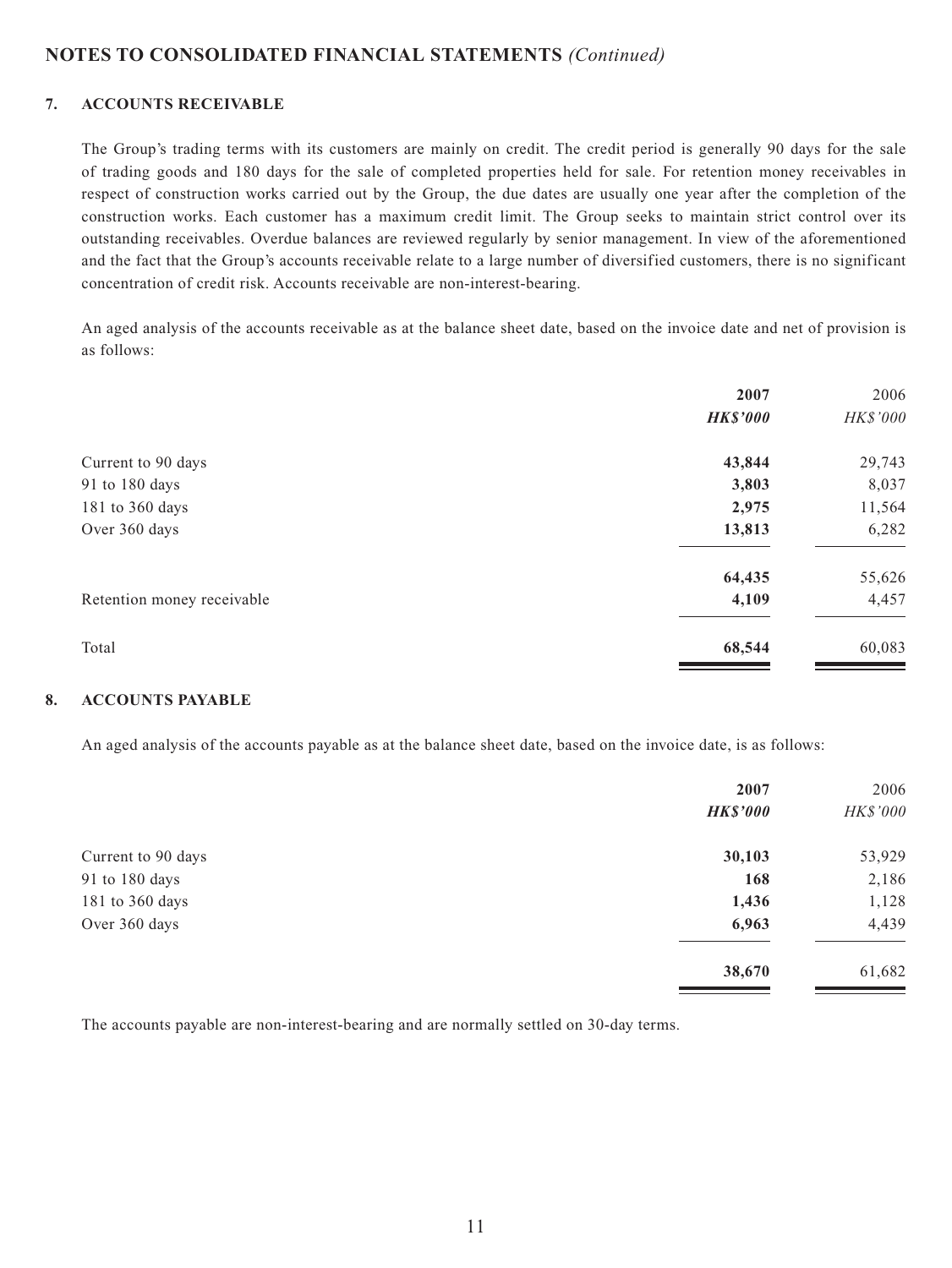### **DIVIDENDS**

No interim dividend was paid during the year and the Directors do not recommend the payment of final dividend in respect of the year (2006: Nil).

# **CLOSURE OF REGISTER OF MEMBERS**

The Register of Members of the Company will be closed from 24 August 2007 to 30 August 2007, both days inclusive, during which period no transfer of shares in the Company will be registered. In order to determine the identity of members who are entitled to attend and vote at the Annual General Meeting to be held on 31 August 2007, all transfer of shares in the Company accompanied by the relevant share certificates must lodged with the Company's branch shares registrar in Hong Kong, Tengis Limited, at 26th Floor, Tesbury Centre, 28 Queen's Road East, Hong Kong not later than 4:00 p.m. on 23 August 2007.

# **MANAGEMENT DISCUSSION AND ANALYSIS**

# **BUSINESS REVIEW**

The Group's turnover for the year was HK\$453,943,000 which represented a decrease of 26% as compared with last year. The net profit attributable to equity holders of the Company amounted to approximately HK\$7,684,000 representing a decrease of 25% as compared with last year. Earnings per share is approximately HK1.44 cent.

The Group's major business segment during the year comprises (i) construction, as a main contractor, as well as the provision of contracting intelligent building engineering, and electrical and mechanical ("E&M") services; (ii) property development and investment; and (iii) the operation of fitness club and trading of fitness equipment business.

During the year, the Group completed projects such as the main contractor for construction of a residential building at no.1 The Peak, Hong Kong, main contractor for design and build of a monastery building including E&M works at Lautau Island, Hong Kong, 2 years' term contract for inspection, repair, overhaul and testing of electrical and mechanical installations at various sewage treatment works and pumping station in the New Territories, Hong Kong and several school improvement works in Hong Kong.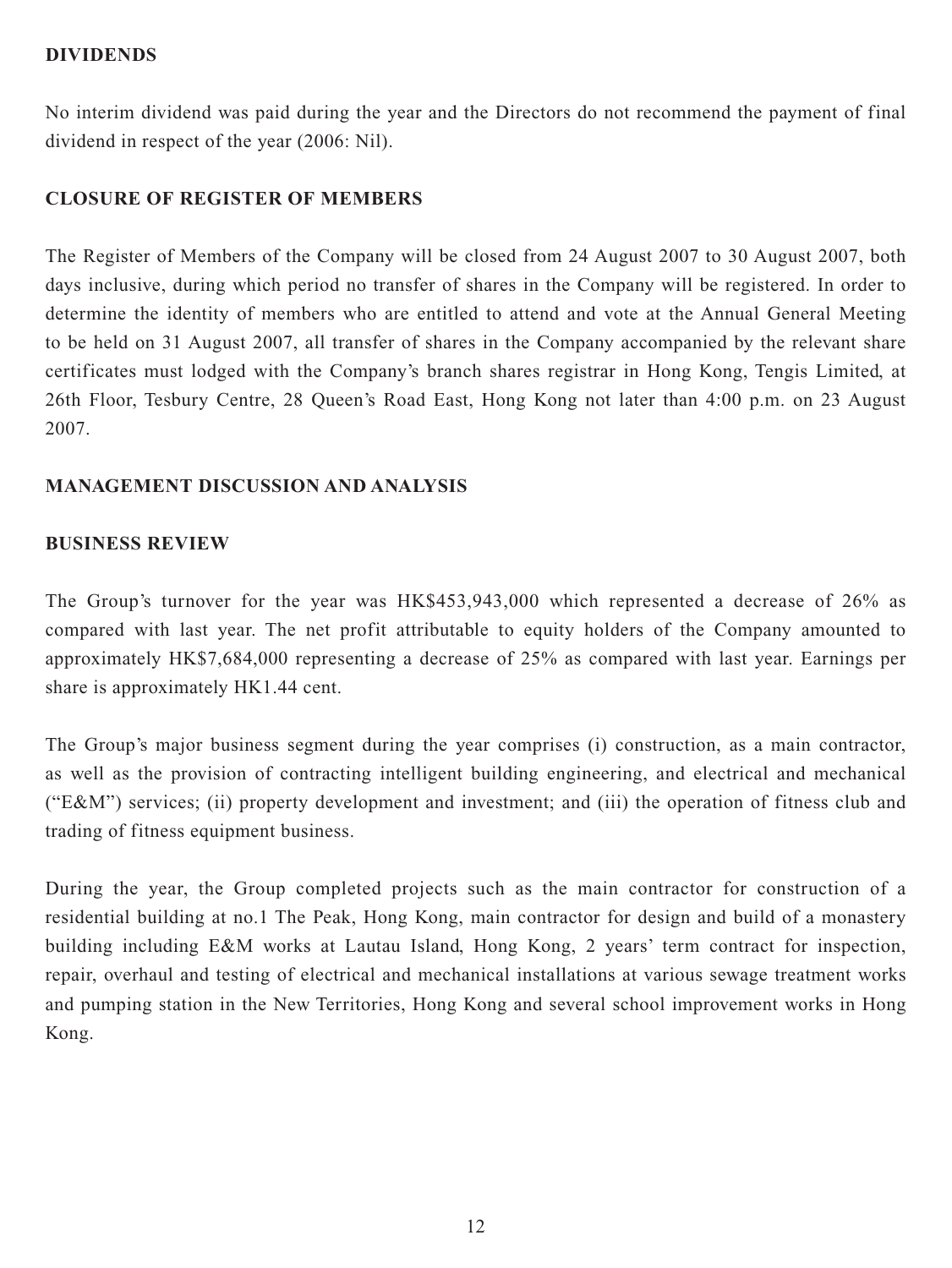More to note, during the year, the Group sold certain units in Phase II and Phase III of Asian Villas, Phase I of Asian Villas City Square, Haikou, Hainan Province, and certain apartments and villas in Parkview Garden, Shanghai, which contributed a meaningful turnover and profit to the Group. The enthusiastic sales response together with the fair value gain on investment properties were demonstrated by the 257% increase in the segment results as compared to last year.

On the other hand, the fitness club and related business generated a meaningful turnover totaling HK\$68 million to the Group during the year. In the current year, two new fitness centres were opened at Fortune-King Plaza in Chengdu and Xinjiagwan, Shanghai, PRC, and positive feedback and enquiries were received since the opening.

# **FINANCIAL REVIEW**

### **Turnover**

During the year, the Group's turnover amounted to HK\$454 million, down by 26% as compared to last year. The decrease is mainly driven by the contraction in the construction contracting business, as a result of the construction market remained intensely competitive, and certain significant projects in Hong Kong had been completed in last year, whilst new projects, such as main contractor for redevelopment of Good Hope School at Ngau Chi Wan, Hong Kong with a contract value of HK\$169 million, are still at the preliminary stage. However, construction contracting business still accounted for 60% of the Group's turnover. Turnover generated from property development and investment business and fitness club business amounted to approximately HK\$112 million and HK\$68 million respectively, which represent 25% and 15% of the Group's total turnover respectively.

# **Gross profit margin**

During the year under review, the Group's gross profit margin was approximately 22%, up by 4% as compared to last year's 18%, this improvement was mainly contributed by the distinctive sales record achieved for the villas at Parkview, Shanghai and the increasing trend of Shanghai residential property price.

### **Liquidity and financial resources**

As at 31 March 2007, the Group had total assets of HK\$892,595,000 and current liabilities, long term liabilities, shareholders' equity and minority interests of HK\$365,086,000, HK\$110,767,000, HK\$414,830,000 and HK\$1,912,000, respectively.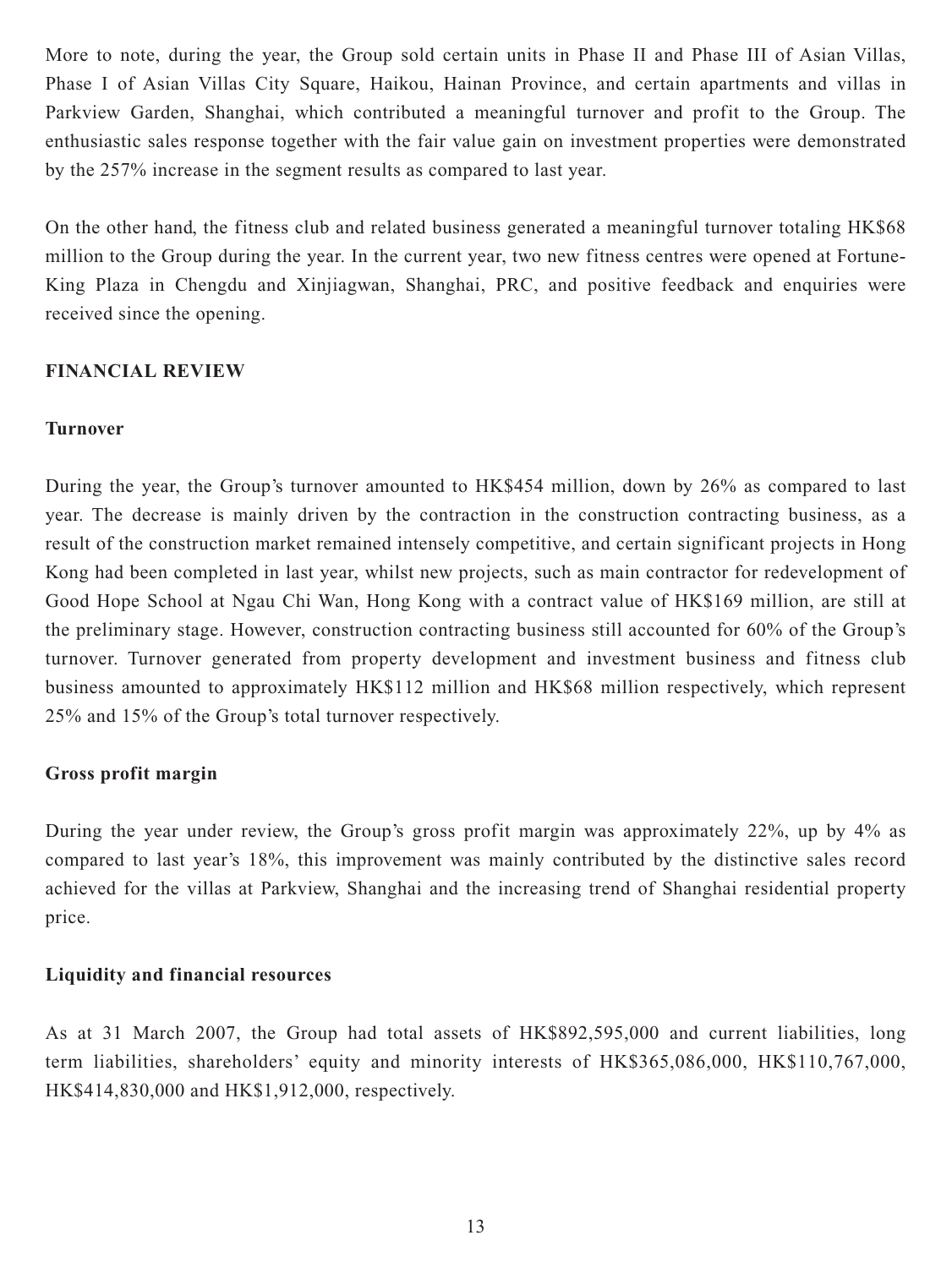The gearing ratio for the Group is, at 21% (2006: 7.7%). It was calculated based on the long term borrowings of HK\$110,767,000 (2006: HK\$31,377,000) and long term capital of HK\$527,509,000 (2006: HK\$407,759,000).

# **Capital expenditure**

Total capital expenditure for the year was approximately HK\$100 million, which are mainly used in purchase of building, leasehold improvements, equipment in connection with the expansion of its property investment and fitness club businesses in PRC.

# **Contingent liabilities**

At the balance sheet date, there were no significant contingent liabilities for the Group.

# **Commitments**

The Group had the following capital commitments at the balance sheet date:

|                                                    | 2007            | 2006     |
|----------------------------------------------------|-----------------|----------|
|                                                    | <b>HK\$'000</b> | HK\$'000 |
| Contracted, but not provided for, in respect of:   |                 |          |
| Acquisition of properties                          |                 | 16,503   |
| Renovation cost of investment properties           | 11,007          |          |
|                                                    | 11,007          | 16,503   |
| Authorised, but not contracted for, in respect of: |                 |          |
| Renovation cost of investment properties           | 17,410          |          |
|                                                    | 28,417          | 16,503   |
|                                                    |                 |          |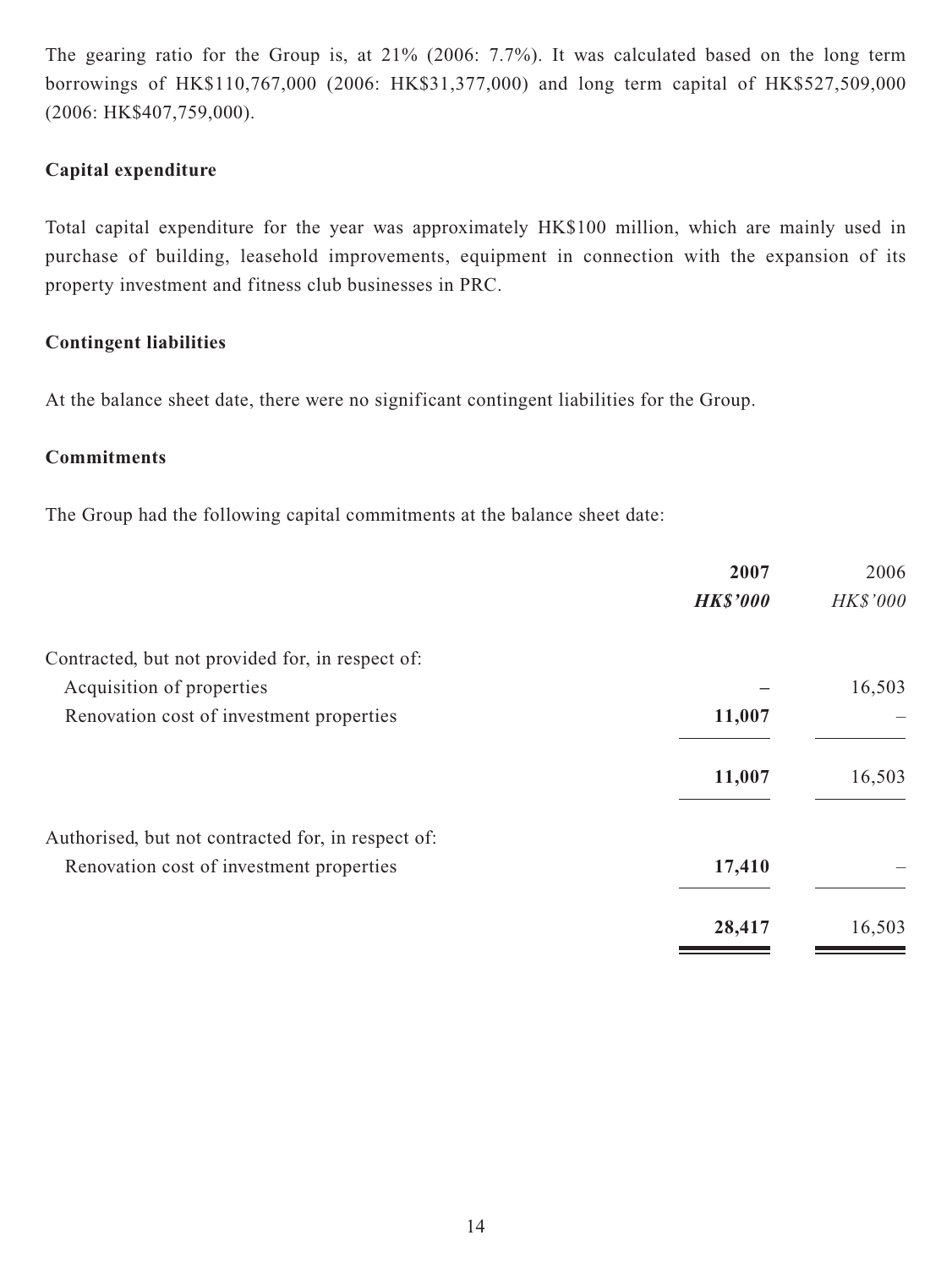### **Charges on group assets**

The Group's banking facilities are secured by:

- (i) the pledge of certain of the Group's leasehold buildings situated in Hong Kong and Mainland China of HK\$77,356,000 (2006: HK\$45,398,000).
- (ii) the pledge of the Group's leasehold lands situated in Hong Kong of HK\$13,262,000 (2006: HK\$13,512,000).
- (iii) the pledge of the Group's time deposits of HK\$68,184,000 (2006 : HK\$68,300,000).
- (iv) the pledge of the Group's completed properties for sale of HK\$50,471,000 (2006 : HK\$74,306,000).

### **Treasury policies**

The Director will continue to follow a prudent policy in managing its cash balances and maintain a strong and healthy liquidity to ensure that the Group is well placed to take advantage of growth opportunities for the business. In view of the fact that Hong Kong dollars interest rate had risen in the past few months to a level similar to Renminbi interest rate, the Group will take consideration on the Renminbi fund planning to adequately finance the property development in Kaifeng and Huizhou. Interest for the current bank borrowings were mainly on floating rate basis and the bank borrowings were principally denominated in Hong Kong dollars and Renminbi, hence, there is no significant exposure to foreign exchange rate fluctuations.

### **Exchange risk exposure**

The Group's receivables and payables were denominated mainly in Hong Kong dollar and Renminbi. Since some of the Group's business are based in the People's Republic of China, the continuing appreciation of RMB inevitably increase the development cost and operating cost, however, the fluctuation in RMB is still mild for the time being and therefore the management does not foresee any significant foreign currency exposure.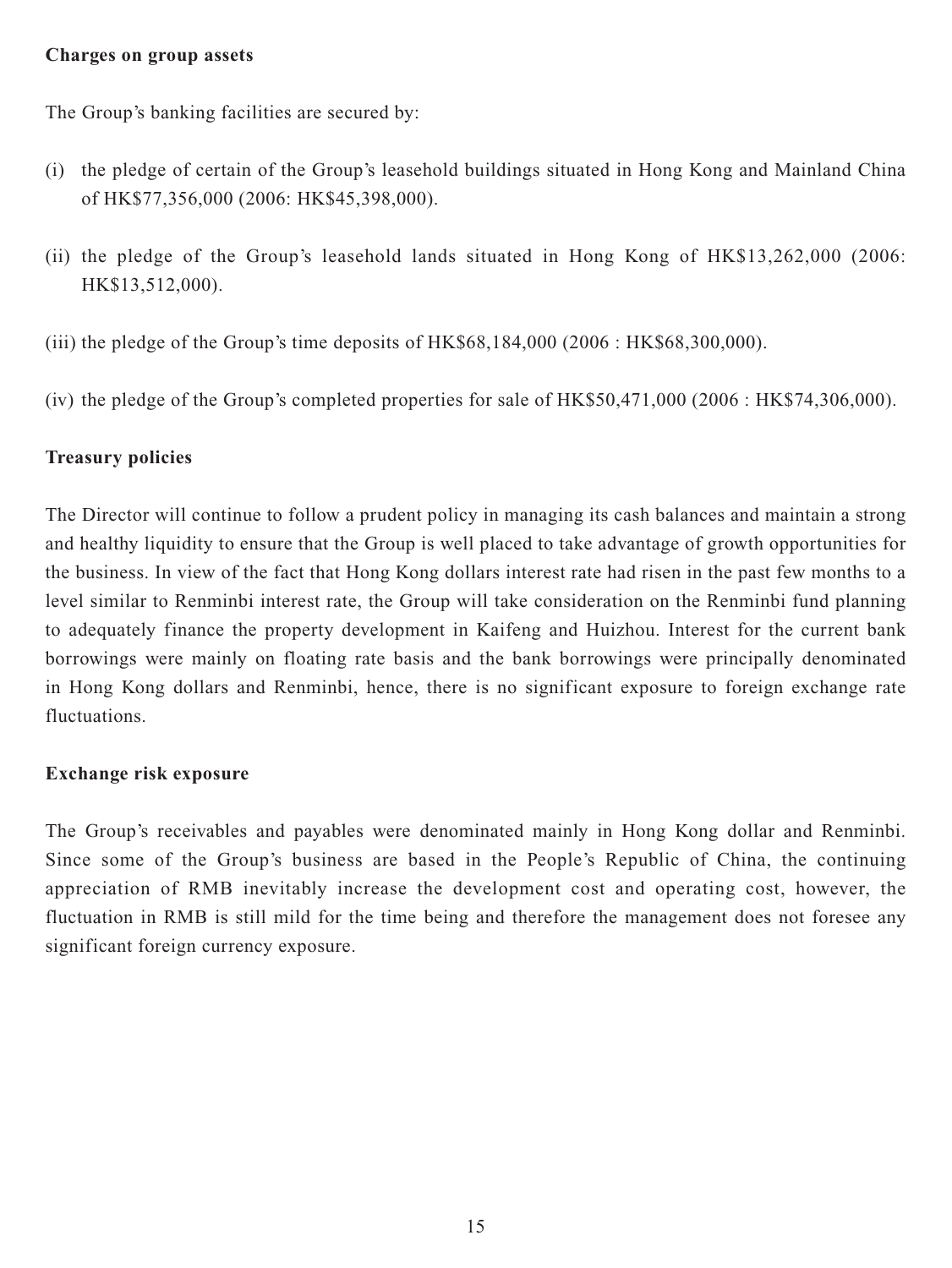## **PROSPECTS**

## **Construction business (including E&M works)**

The Group will uphold an on-going parallel development of its construction business (including E&M works) in both the PRC and Hong Kong. With its proven track records and adequate expertise in the main contracting business, in April 2006, the Group had been promoted from "List of Approved Contractors for Public Works under Group C (on probation) of the Building Category under Environment, Transport and Works Bureau of the HKSAR" to "List of Approved Contractors for Public Works under Group C of the Building Category under Environment, Transport and Works Bureau of the HKSAR". Together with the license in Group II under the "Turn-key Interior Design and Fitting-out Works" under the "List of Approved Suppliers of Materials and Specialist Contractors for Public Works" and the 11 licenses held under the "List of Approved Suppliers of Materials and Specialist Contractors for Public Works under Environment, Transport and Works Bureau of the Government of the HKSAR", enables the Group to take an active part in the construction business development (including E&M works).

During the year, new projects such as main contractor for redevelopment of Good Hope School at Ngau Chi Wan, Hong Kong, decoration work for 4th and 5th floors of Ongoing Department Store, Shanghai, PRC, decoration work for a hotel at Beijing, PRC, air-conditioning and mechanical ventilation installation at Hong Kong School of Creativity at Kowloon Tong, Hong Kong, fitting out works for Club Monaco at New World Tower, Hong Kong, and building services installation for the construction of several primary school in Hong Kong. As at the date of this announcement, the Group has contracts on hand with a total contract sum of over HK\$688 million.

### **Property development and investment**

The development of high-class residential property development project, Parkview, near the Botanical Gardens in Shanghai with a gross floor area of approximately 56,000 sq. metres was completed in December 2003. Certain units of the Parkview were sold at a total contractual sum of over RMB356 million. As Shanghai is now vigorously developing into a metropolis serving as an international financial, information and logistic center, the Directors believe that this project has great market potential and bright prospects by virtue of its unique Botanical Gardens surroundings.

In addition, Asian Villas City Square, Haikou, Hainan Province is developing into a residential and commercial complex with a total gross floor area of approximately 130,000 sq. metres. Construction is on schedule, up to now, Phase I and II were completed and 2 blocks of residential building of Phase III are under pre-sale. It is expected the whole development will be completed by the end of 2007. Up to the date of this report, the total contract sum achieved amounted to approximately RMB140 million.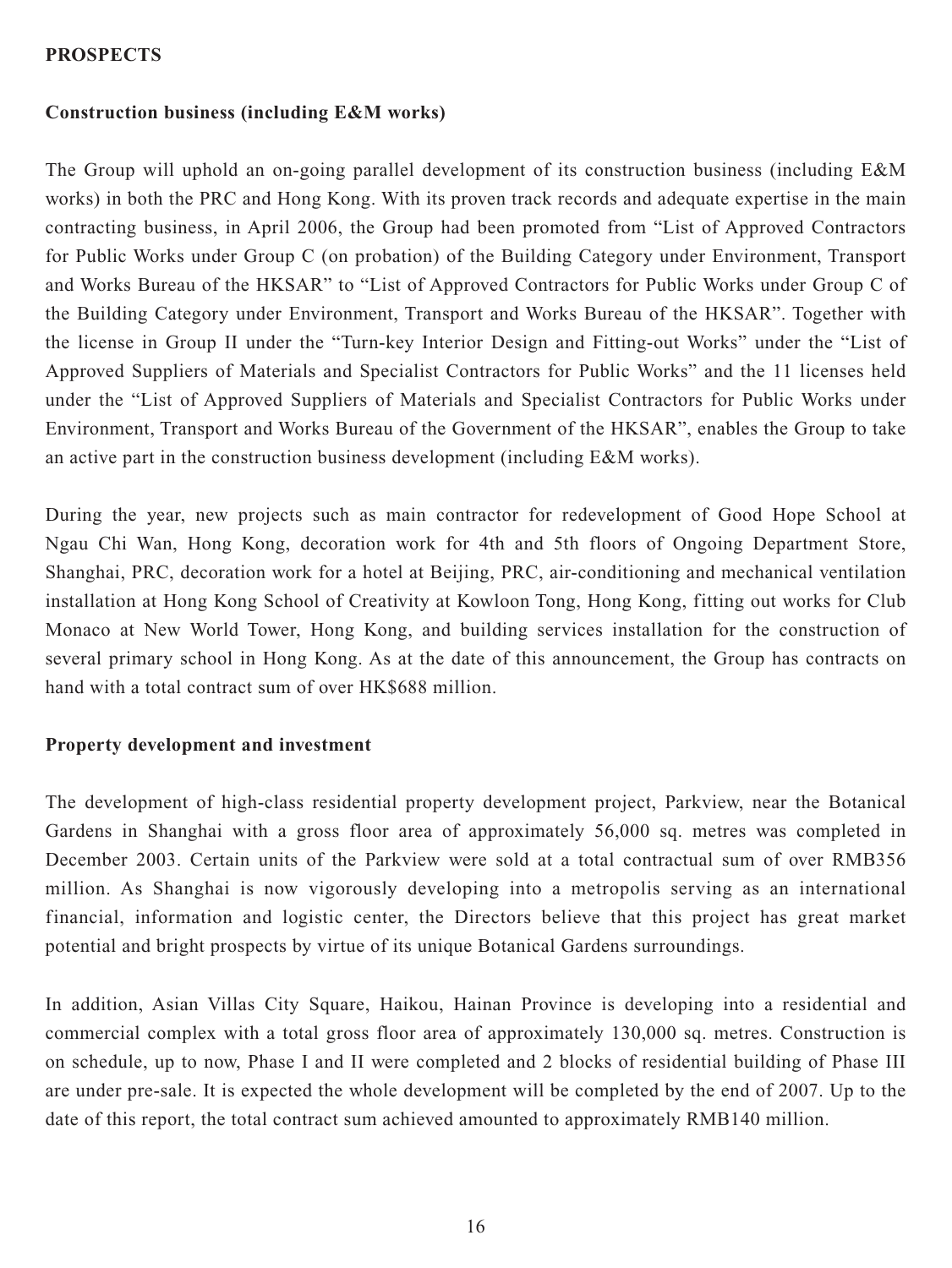On 9 June 2005, the Group has been granted the land use rights of a development site in Long Ting District of the City of Kai Feng. The Directors intend to develop a commercial complex on the site with an estimated gross floor area of approximately 177,000 sq. metres. Up to now, the development is at the removal and demolish stage, processing smoothly, and the removal and demolish is expected to be completed by August 2007. In April 2007, the Group was granted another land use rights of a development site adjacent to the original site in Long Ting District, with a site area of approximately 20,000 sq. metres, the Directors intend to develop this additional site together with the original site.

On 2 November 2006, the Group obtained the land use rights of a development site in Huidong province of PRC. The Directors intend to develop residential villas on the site with an estimated gross floor area of approximately 220,796 sq. metres. It is expected the development will soon be commenced.

During the year, the Group had purchased a hotel in Haikou, the capital of Hainan Province, PRC through the acquisition of a subsidiary. The hotel has a gross floor area of 22,739.05 square metres and is under decoration. The Group intends to lease out the hotel to generate recurring rental income. In view of the great potential which Hainan Province has as an upscale tourist destination, the Directors consider the growth prospects to be promising.

Although the residual effect of the macro-economic tightening measures have added uncertainties to the growth of the PRC economy, the Directors believe that the austerity measure had only a moderate and short term impact on the property market in PRC. With strong sustained economic growth in PRC, coupled with the expected appreciation of RMB, the PRC property market offers tremendous opportunities, and the Group will continue to place emphasis on strengthening the property development and investment business, and may acquire additional land bank to richen its land reserve, specifically in the second and third tier cities in PRC which the market trend and growth potential is consistently increasing, however, the Group has no specific investment plan in relation to any particular project currently.

Noteworthy is the fact that Directors believe the hosting of the World Expo in 2010 which will have a positive impact on the PRC property market and the property development and investment segment will continue to provide a sizable contribution to the Group's operating results in the coming years.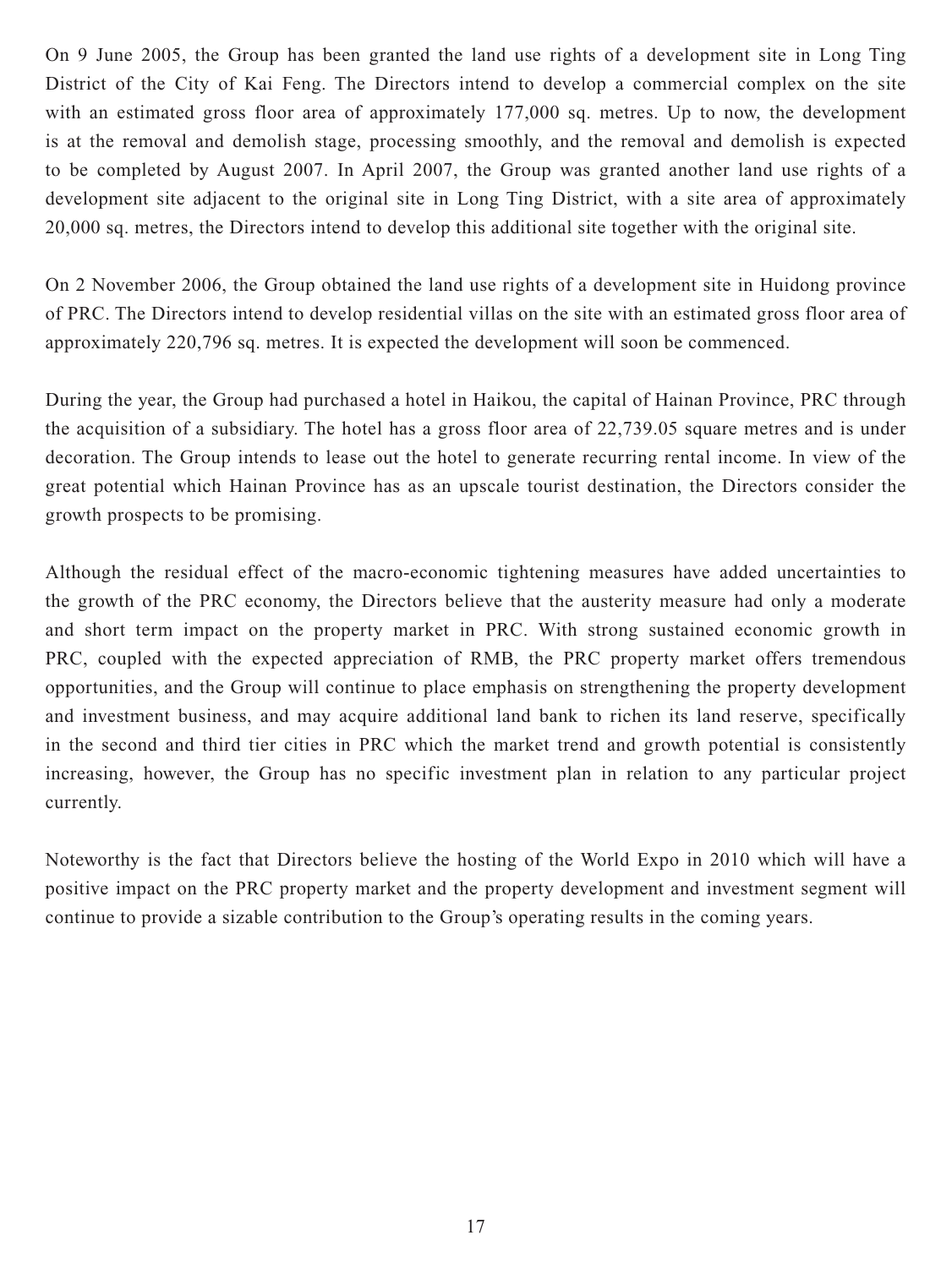#### **Operation of sports club, fitness and spa centres and related business**

In the past few years, several fitness and spa centres were opened in various locations in the PRC including Shanghai, Xian, Wuhan and Chengdu. In May 2004, one of the biggest sport club in the PRC was opened in Jinqaio, Shanghai, PRC, this sports club has a total gross floor area of approximately 11,000 square meters equipped with swimming pool, tennis court, spa and gym facilities, also this sports club is the first club in Shanghai who has obtained "Approved China Sport Service (Fitness Club) Five Star Certification" in year 2007. In addition, one new fitness club was opened at Xinjiagwan, Shanghai with a gross floor area of approximately 4,500 square metres, fine-equipped with indoor heated swimming pool, squash field, gymnasium and aerobic exercise equipment etc. The brand "Megafit" is very well known in PRC, especially when Megafit obtained the right to name the "Megafit 2007 Asian Body Building and Fitness Championships" under "Megafit", a championship which will be held at the end of August, 2007 in Shanghai and will have more than 40 countries participated, furthermore, Megafit has becomes one of the co-operative unit in this championship, and the organization of which will greatly increase "Megafit"'s reputation in fitness club business and it's brand name. There are currently 9 fitness clubs which are operating under the brand name "Megafit". The Group currently has over 11,000 members. As Beijing has won the right to host the 2008 Olympic Games and Guangzhou has won the right to host the 2010 Asian Games, the Directors believe that these events will stimulate the public's enthusiasm in fitness and sports and this business segment will provide a favourable contribution to the Group's revenue in the future.

During the year, the Group had signed two co-operation agreements to open two more fitness clubs at Meilongzhen, Shanghai and Xinpujiang, Shanghai, these fitness clubs will have gross floor area of approximately 5,000 square metres and 4,000 square metres respectively, fine-equipped with indoor heated swimming pool, spa, children's workshop, spinning room, gymnasium and aerobic exercise equipments etc. The soft opening of these fitness clubs will be in October 2007.

### **HUMAN RESOURCES**

As at 31 March 2007, the Group has 437 employees, 295 of whom were based in the PRC. The total employee benefits expenses including directors' emoluments for the year under review amounted to HK\$46 million as compared to HK\$42 million in last year.

The remuneration policy and package of the Group's employees are reviewed and approved by the directors. Apart from pension funds, discretionary bonus and share options are linked to individual performance as recognition of and reward for value creation.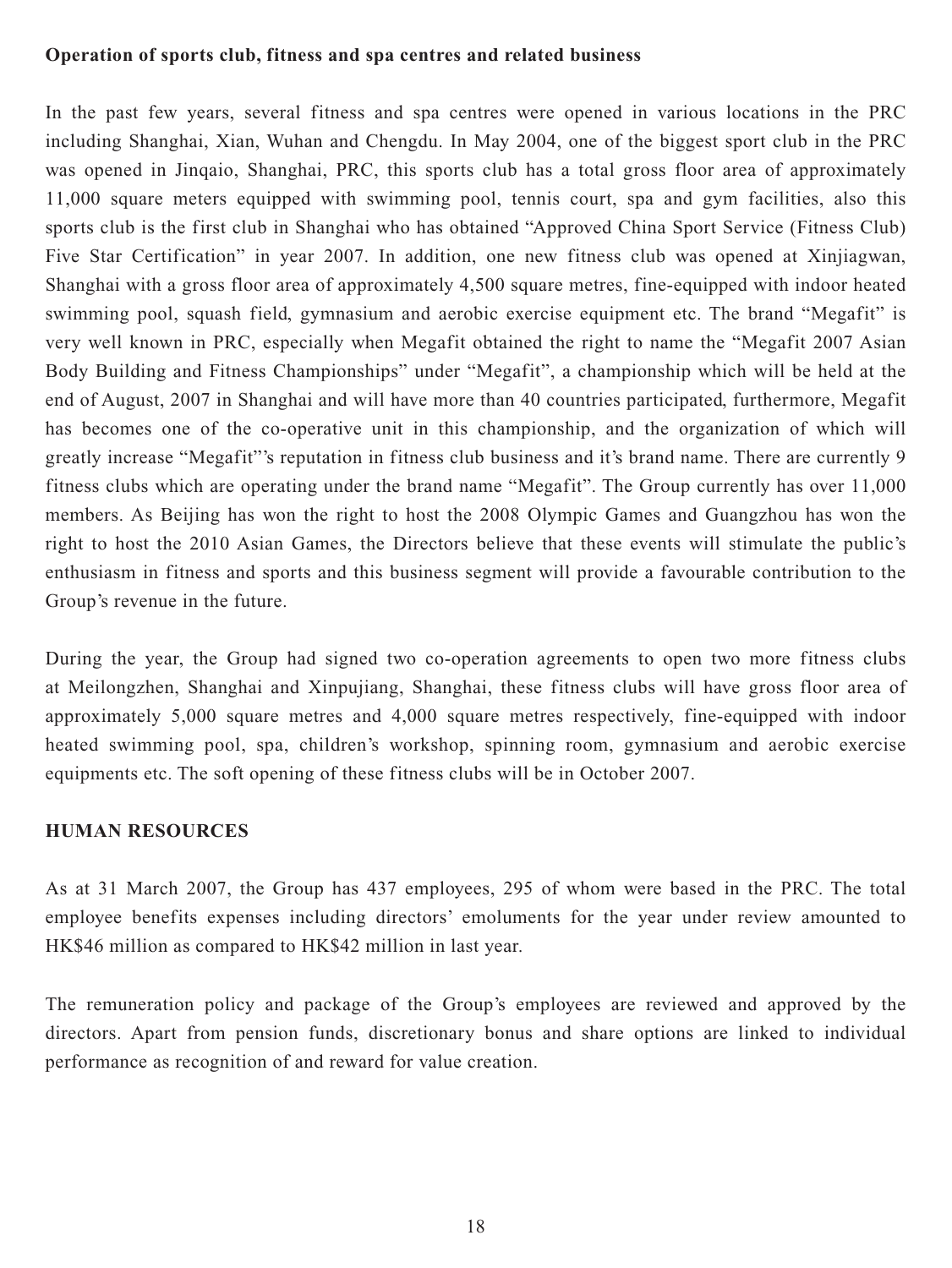# **PURCHASE, REDEMPTION OR SALE OF LISTED SECURITIES**

Neither the Company, nor any of its subsidiaries purchased, redeemed or sold any of the Company's listed securities during the year.

### **CORPORATE GOVERNANCE**

In the opinion of the Board, the Company has complied with most of the code provisions ("Code Provisions'') as set out in the Code on Corporate Governance Practices (''CG Code'') contained in Appendix 14 of the Rules Governing the Listing of Securities on The Stock Exchange of Hong Kong Limited ("Listing Rules") save for the deviation from the Code Provision A4.1, details of which are explained below. The Company regularly reviews its corporate governance practices to ensure that these continue to meet the requirements of the CG Code.

# **Summary of derivation of the CG Code:**

### *Code Provision A4.1*

Code Provision A.4.1 stipulates that non-executive directors should be appointed for a specific term, subject to re-election.

The independent non-executive directors are not appointed for a specific term. However, all nonexecutive directors are subject to the retirement and rotation once every three years in accordance with the Company's Bye-Laws. As such, the Board considers that sufficient measures have been taken to ensure that the Company's corporate governance practices are comparable with those in the Code.

# **MODEL CODE FOR SECURITIES TRANSACTIONS BY DIRECTORS**

The Company has adopted the Model Code for Securities Transactions by Directors of Listed Issuers (the ''Model Code'') as set out in Appendix 10 to the Listing Rules.

Specific enquiry has been made of all the directors and the directors have confirmed that they have complied with the Model Code throughout the year ended 31 March 2007.

The Company has adopted the same Model Code for securities transactions by employees who are likely to be in possession of unpublished price-sensitive information of the Company.

No incident of non-compliance of the Model Code by the relevant employees was noted by the Company.